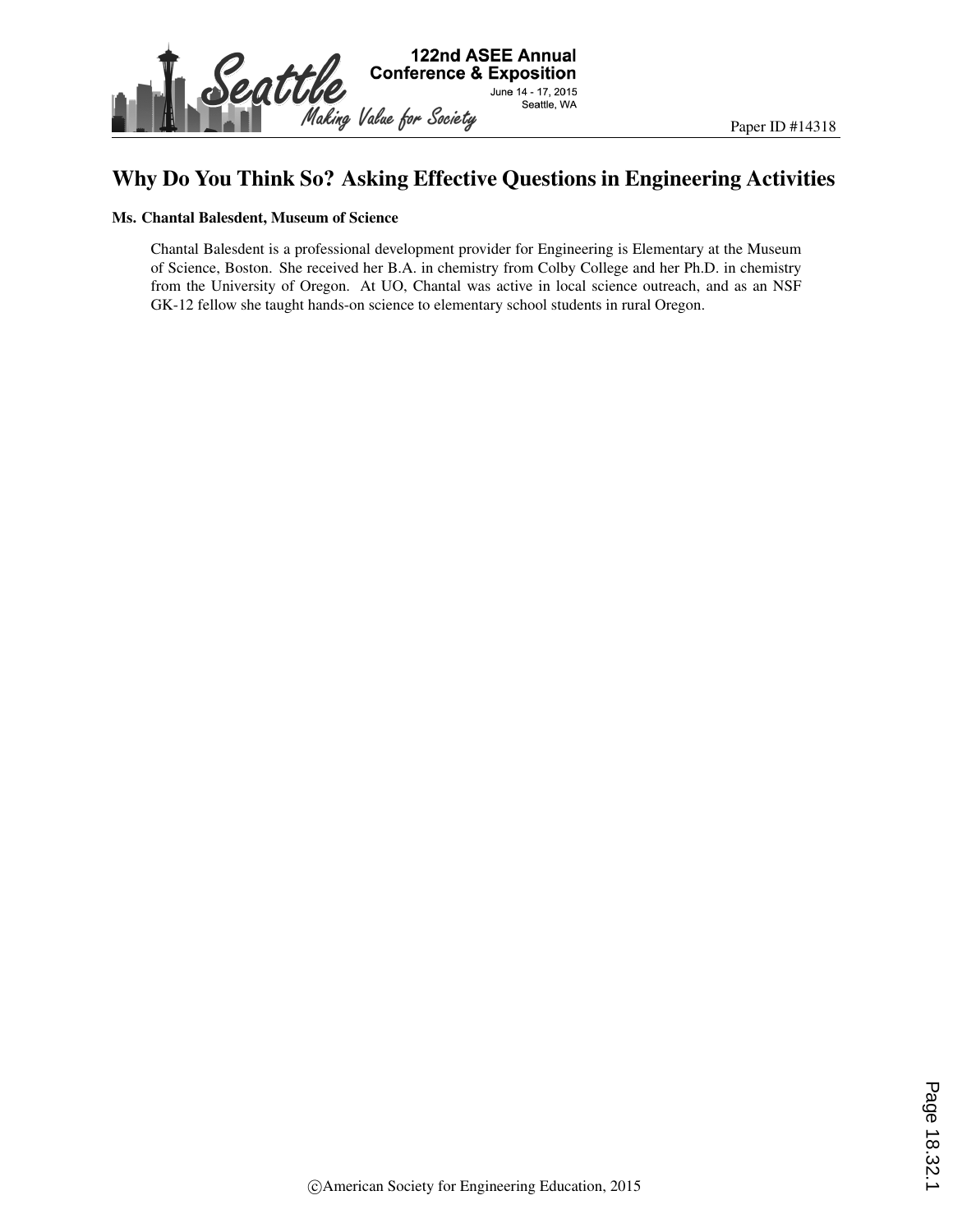2015 Annual ASEE K-12 Workshop on Engineering Education *"Authentic Engineering: Representing & Emphasizing the E in STEM"* Presented by Dassault Systems

> Saturday, June 13, 2015 8:00 A.M. – 5:00 P.M. Sheraton Seattle | Seattle | WA

Please complete this form, save it as a PDF file *only* and upload it through the ASEE Paper Management system as shown in the K12 Workshop Presenter's Kit.

All notifications will be by email from the ASEE Paper Management system. NOTE: To ensure that emails are not obstructed by spam blockers, please make sure to WHITELIST the email addresses: monolith@asee.org and conferences@asee.org and s.harrington-hurd@asee.org.

Direct questions to Stephanie Harrington-Hurd, ASEE K-12 Activities Manager, at s.harringtonhurd@asee.org. Additional workshop details are available at: http://www.asee.org/K12Workshop. Thank you!

> **Deadline Friday, January 23, 2015 by 5:00PM EST** *Presenters will be notified of acceptance status by March 14. Late submissions will not be accepted. Advanced Workshop Registration will open December 6, 2013.*

### **SUBMISSION INFORMATION**

Provide the first and last name of each presenter, including affiliations. If there is more than one presenter, designate one person as the organizer and provide only that person's contact information. The organizer is responsible for communicating to co-presenters.

Number of Presenters:

Presenter Name(s):

1) Last: Balesdent First: Chantal Affiliation : Museum of Science, EiE

- 2) Last: McManus First : Shannon Affiliation: Museum of Science, EiE
- 3) Last First Affiliation

Contact Person's Name: Shannon McManus

Contact Person's Email: smcmanus@mos.org

Contact Person's Phone: 617.589.4296

Contact Person's Alternate Phone: 617.589.4243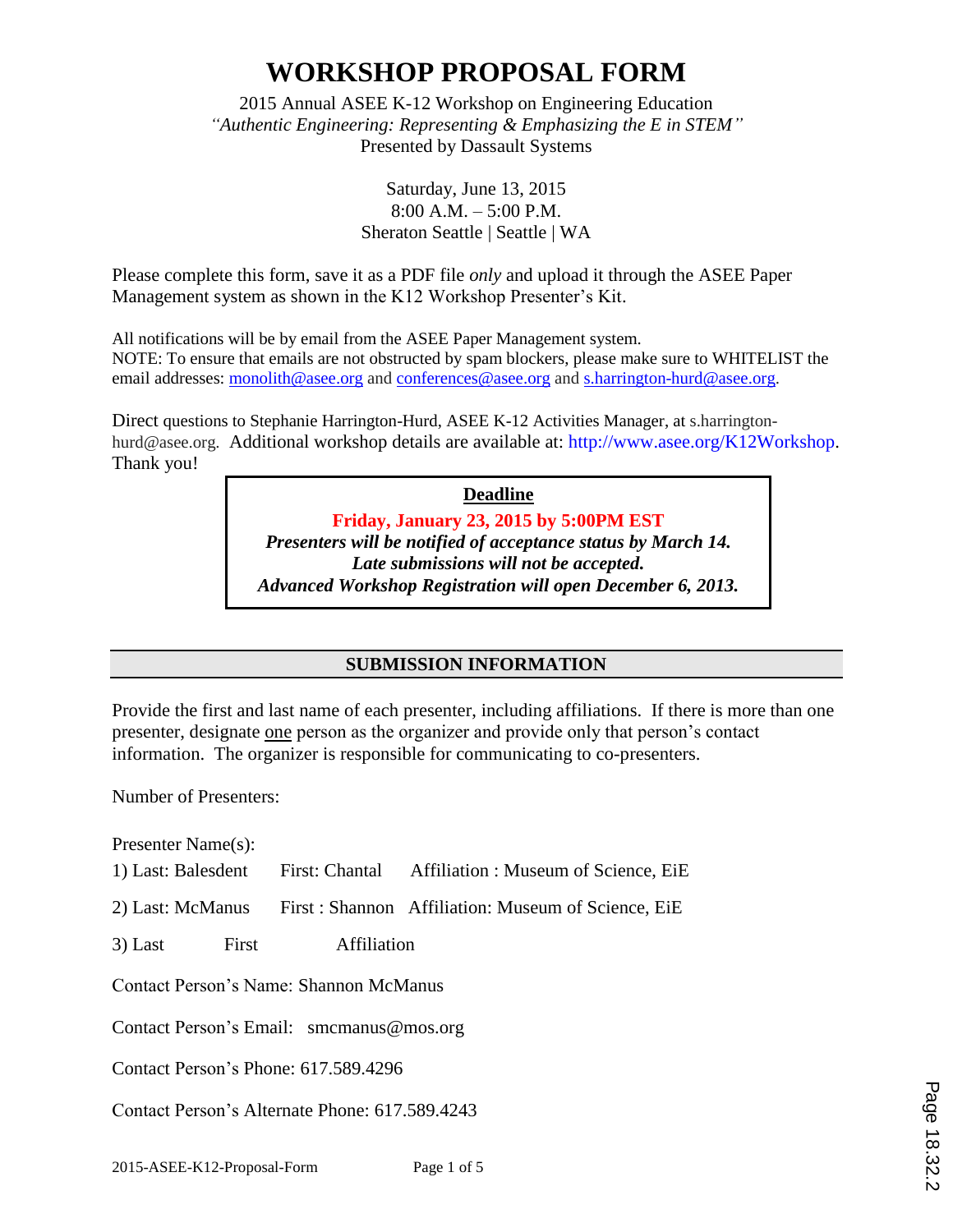2015 Annual ASEE K-12 Workshop on Engineering Education *"Authentic Engineering: Representing & Emphasizing the E in STEM"* Presented by Dassault Systems

> Saturday, June 13, 2015 8:00 A.M. – 5:00 P.M. Sheraton Seattle | Seattle | WA

Please provide a one-paragraph bio for each presenter (in the order listed above). The bio should not exceed 70 words and should be written as you would want it to appear on the ASEE website and program materials.

1) Chantal Balesdent is a professional development provider for Engineering is Elementary at the Museum of Science, Boston. She received her B.A. in chemistry from Colby College and her Ph.D. in chemistry from the University of Oregon. At UO, Chantal was active in local science outreach, and as an NSF GK-12 fellow she taught hands-on science to elementary school students in rural Oregon.

2) Shannon heads up the professional development team at Engineering is Elementary. She brings to EiE seven years of experience teaching high school physics and integrated science and additional experience as an outreach coordinator for nonprofits including the Rhode Island Stormwater Solutions Program and the Massachusetts-based Buzzards Bay Coalition. She holds a B.A. in physics education from the University of Delaware and an M.S. in environmental science and management from the University of Rhode Island.

3)

### **WORKSHOP INFORMATION**

### **Proposed Title**:

Why Do You Think So? Asking Effective Questions in Engineering Activities

**Abstract**: Please provide a concise description that includes the workshop's learning objectives (maximum 750 characters). The abstract is used on the ASEE website, program materials, and otherK-12 Workshop promotional activities.

Developing engineering habits of mind in students requires that teachers ask effective questions that encourage students to think critically about their designs and persevere through failure. In this activity, participants will observe and analyze the process that students go through as they engineer and think carefully about the kinds of questions that they can ask students, specifically as students test their engineered technologies, that will help them to think critically about their design decisions and how they might improve their designs.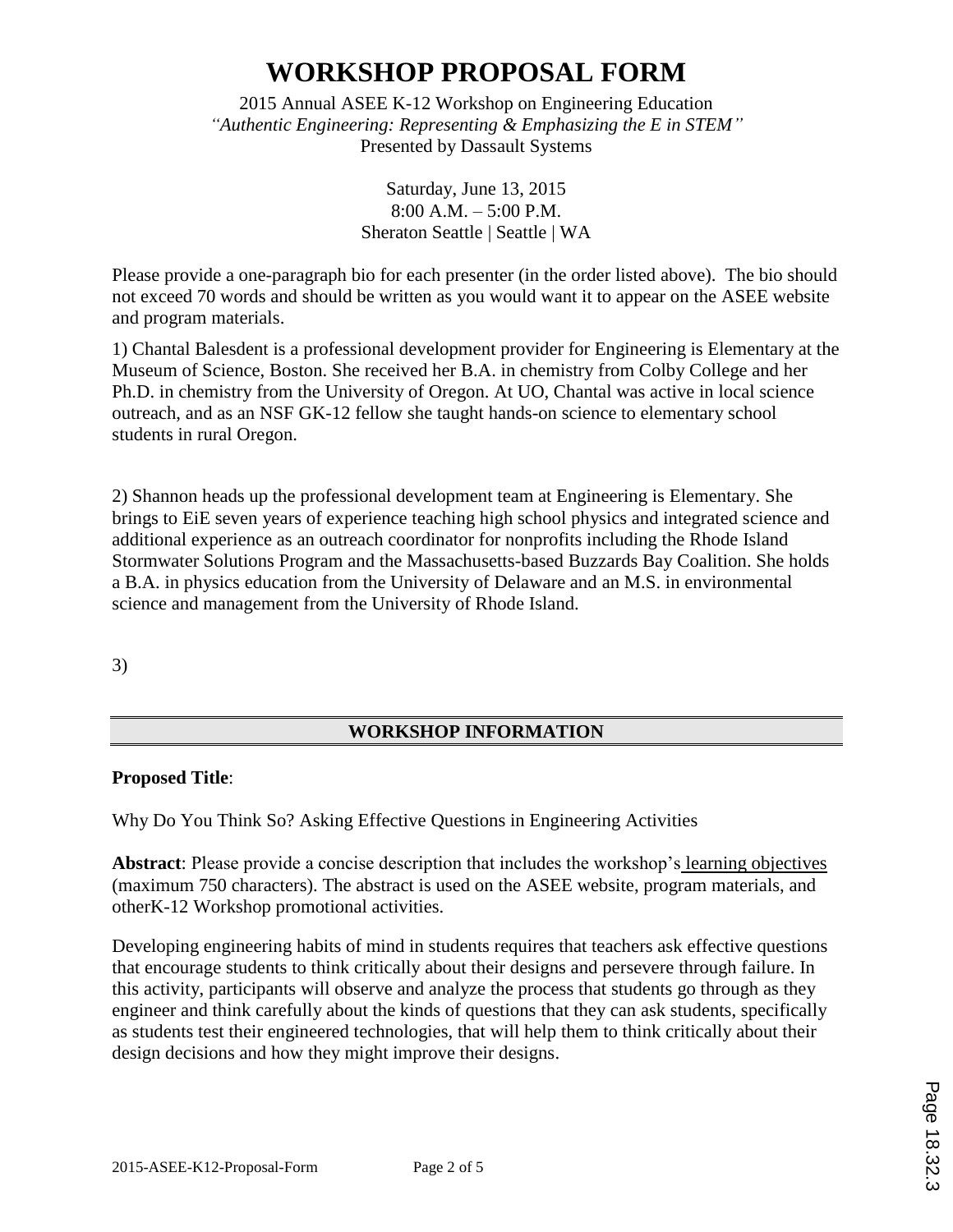2015 Annual ASEE K-12 Workshop on Engineering Education *"Authentic Engineering: Representing & Emphasizing the E in STEM"* Presented by Dassault Systems

> Saturday, June 13, 2015 8:00 A.M. – 5:00 P.M. Sheraton Seattle | Seattle | WA

**Workshop Description**. Please provide a detailed description of the proposed workshop that, at minimum, explicitly addresses the following (maximum 4,000 characters):

- a. Learning objectives
- b. Hands-on activities and interactive exercises
- c. Materials that participants can take with them
- d. Practical application for teachers and outreach staff

How can we delve deeper into students' thinking around engineering? In this activity, participants gain experience fostering the engineering habits of mind in students, through questioning, as they observe students engaging in an engineering activity, and using the engineering design process to solve a problem by designing a technology.

Participants will put their "teacher hats" on as they watch classroom video footage of students asking questions about how to capture the wind's energy to turn the blades of a windmill and exploring different materials as they "catch" the wind from a fan. Participants then examine actual windmill designs that are typical of students' first windmill designs—however, none of these windmills successfully catch the wind.

Participants are challenged to identify *why* their students' windmills are not working. Understanding why a student's design is not working is an important first step when thinking about the kinds of questions a teacher might ask his or her students. They then work in small groups to think carefully about the kinds of questions that they can ask students, specifically as students test their windmills, which will help them to think critically about their design decisions and how they might improve their designs.

As participants share their brainstormed questions with peers, they begin to see how certain questions may target student understanding, while others may scaffold students through the design process. From this experience, participants develop questioning strategies for problemsolving activities that encourage students to access their scientific knowledge, consider material properties, be creative with their designs, and persevere in solving problems.

**Authentic Engineering Connection.** Identify and describe how you will explicitly address the ways in which your lesson or activity is representative of the processes, habits of mind and practices used by engineers, or is demonstrative of work in specific engineering fields.<sup>i</sup> At least one of those must be within the first four listed, below; i.e., do not only check "other". Check all that apply:

X Use of an engineering design process that has at least one iteration/improvement X Attention to specific engineering habits of mind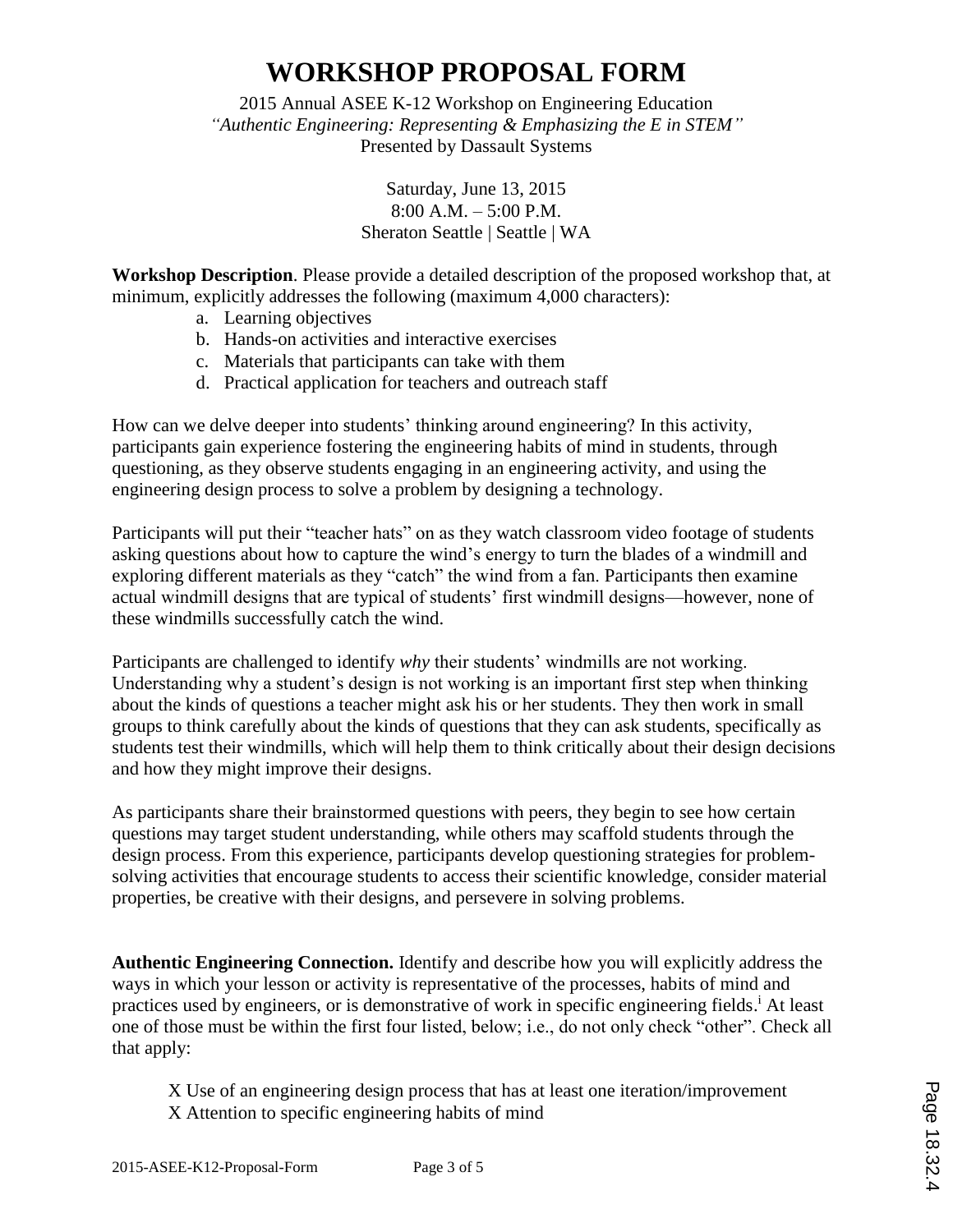2015 Annual ASEE K-12 Workshop on Engineering Education *"Authentic Engineering: Representing & Emphasizing the E in STEM"* Presented by Dassault Systems

> Saturday, June 13, 2015 8:00 A.M. – 5:00 P.M. Sheraton Seattle | Seattle | WA

- X Attention to engineering practices (as described in the NGSS/Framework and as practiced by engineers)
- $\Box$  Attention to specific engineering careers or fields related to the lesson/activity

 $\Box$  Other (please describe below)

Provide a description of how you will explicitly address these aspects of authentic engineering in your workshop (maximum 2,000 characters):

Participants will use classroom video to observe students engaging in the engineering design process. After observing the classroom, participants will take a step out of the video to analyze actual technologies that are similar to those of the students. Participants will discuss the kinds of questions they could ask students during the testing phase of the engineering design process that will encourage students to develop their engineering habits of mind and think critically about their designs. As participants brainstorm questions, they will discuss how they might use certain questioning strategies to help develop agency, creativity, and perseverance as students engineer.

**Diversity.** This year is the American Society for Engineering Education's "Year of Action on Diversity." It is essential that we have a diverse engineering workforce to solve diverse problems. To do that and to have an engineering-literate public, it is essential that we reach *every* preK-12 student with high-quality engineering education, drawing on issues of access and equity in the classroom and in the curriculum. Reviewers would like to know how your proposed workshop will address diversity.

Provide a description of how you will explicitly address diversity – e.g., diversity with respect to gender/sex, ethnicity or race, special education inclusion, socio-economic status, or LGBT status – in your workshop (maximum 2,000 characters):

The classroom video footage that is viewed during the activity explicitly portrays diverse elementary students engaging in the engineering design challenge. The workshop will focus on resources and strategies that foster the engineering habits of mind in all students.

Are there any online components to the proposal or presentation? (Note that these online components may only be available to presenters or those who have their wireless subscriptions, since wireless may not be available during the workshop sessions.)

X No □ Yes

Please describe: